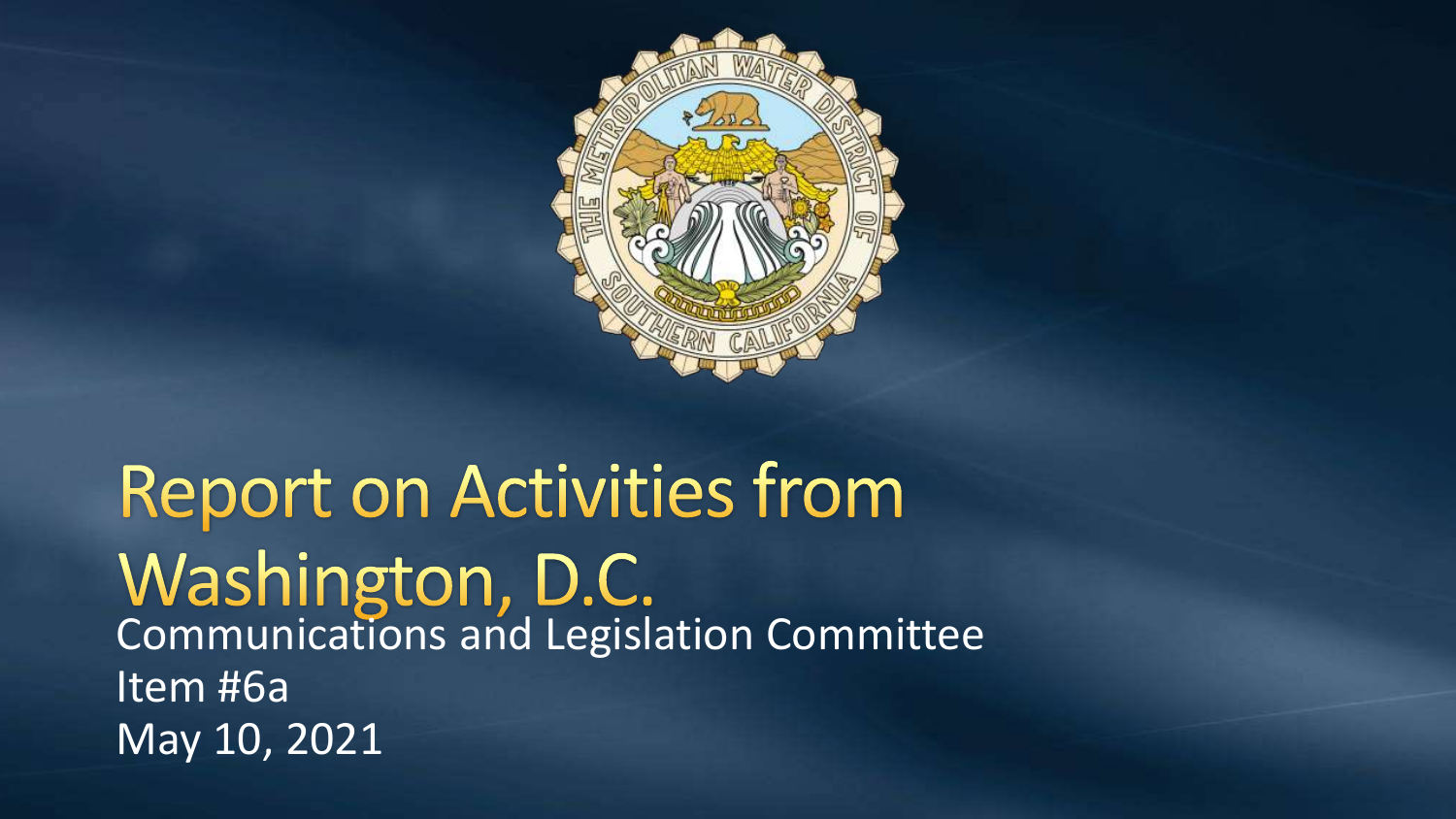### **American Rescue Plan**

- **State and Local Fiscal Recovery** Fund
	- **S42.3 billion to California**
	- *C* First round of funding released this week
- **C** Low-Income Household Water Assistance Program
	- First round of funding released end of May

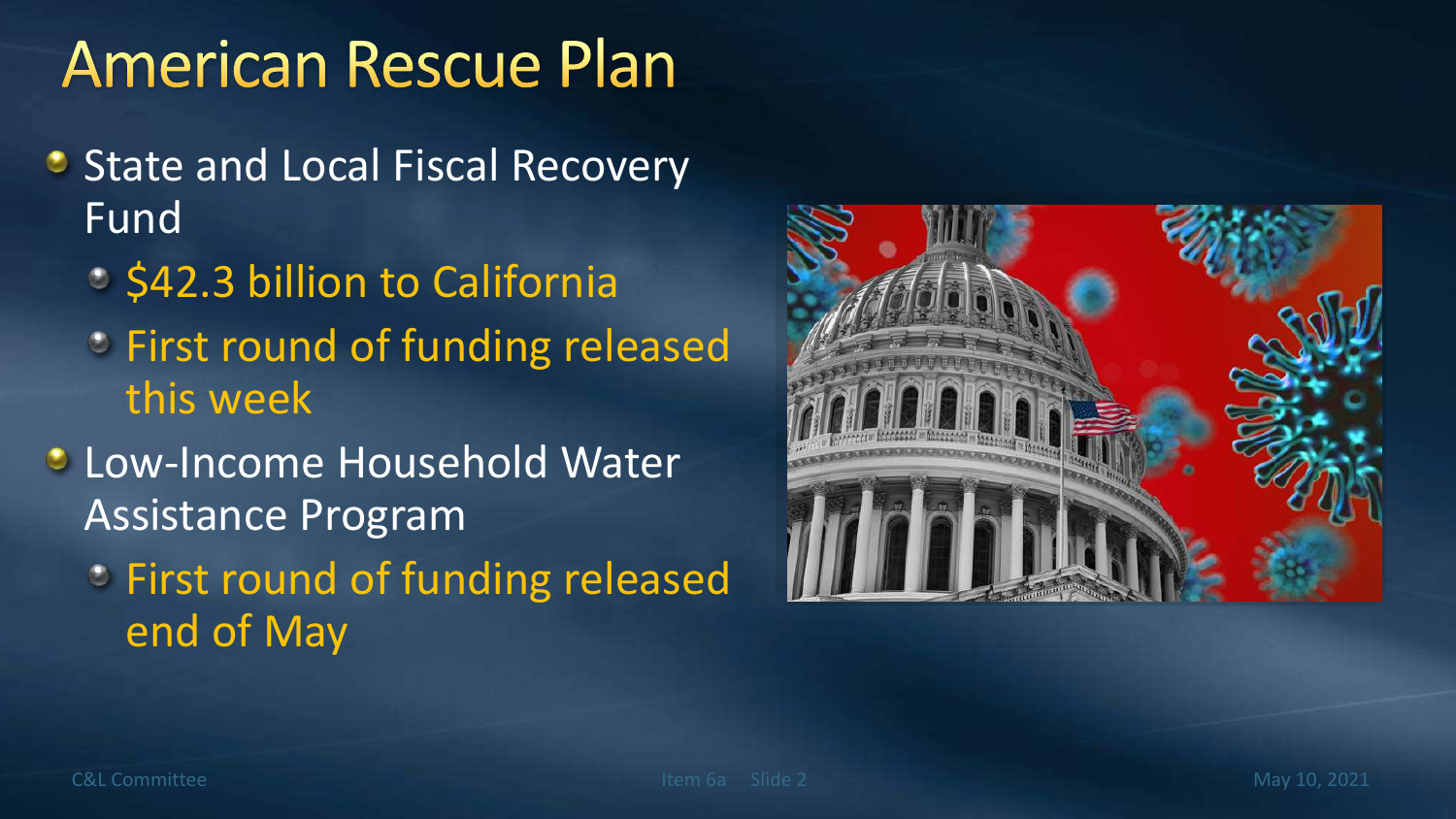### Infrastructure Update

- **S. 914, the Drinking Water and** Wastewater Infrastructure Act of 2021 Passed Senate
	- **State Revolving Loan Funds**
	- WIFIA
	- **Lead Service Line Replacement**
	- Water System Infrastructure Resilience and Sustainability Program
	- Alternative Water Source Pilot Program



Senator Padilla sponsored an amendment on water reuse and recycling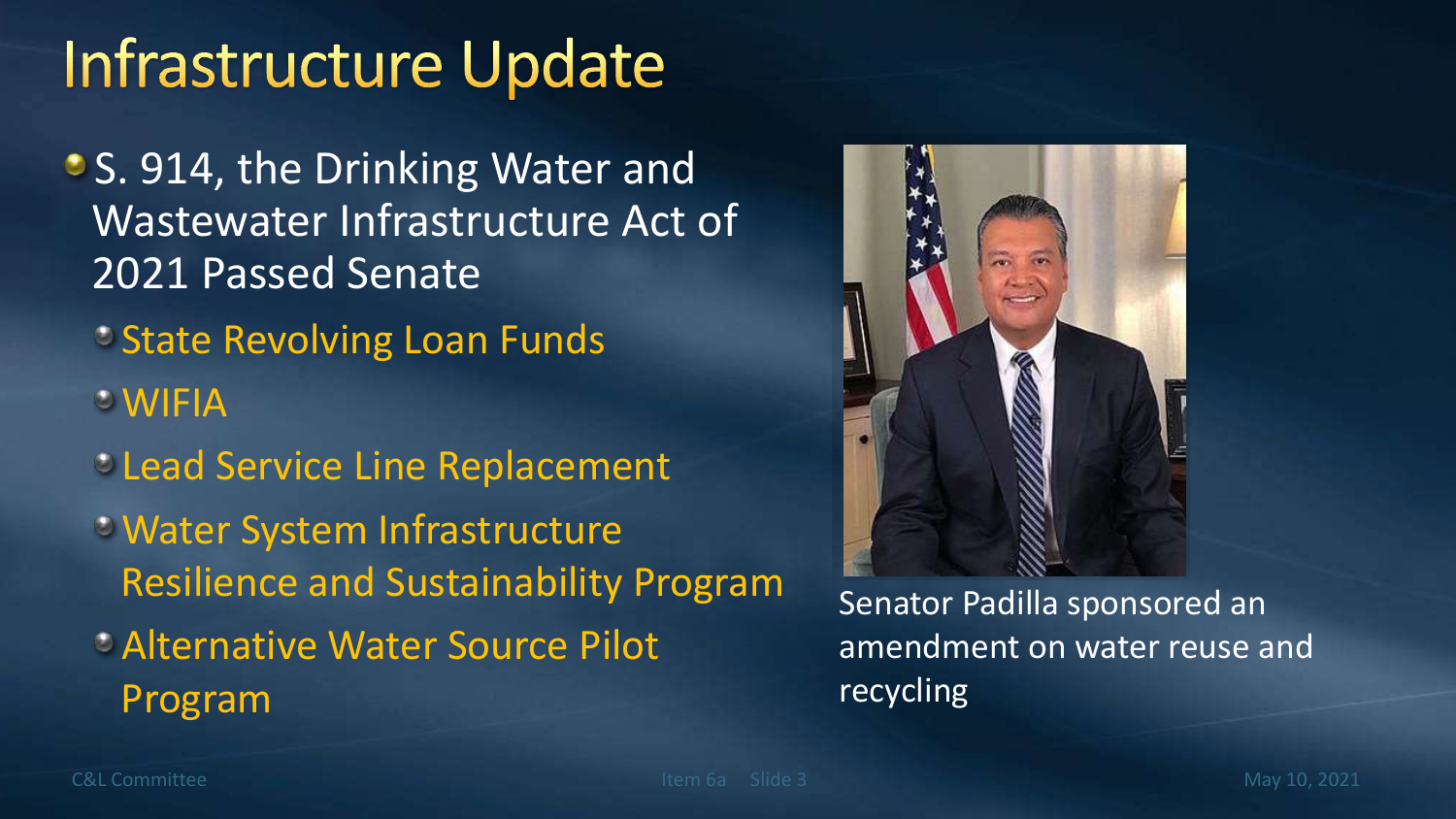### Infrastructure Update

- **S. 914, the Drinking Water and** Wastewater Infrastructure Act of 2021
- H.R. 1915, the Water Quality and Jobs Protection Act of 2021
- H.R. 1848, the Leading Infrastructure for Tomorrow's America Act
- 

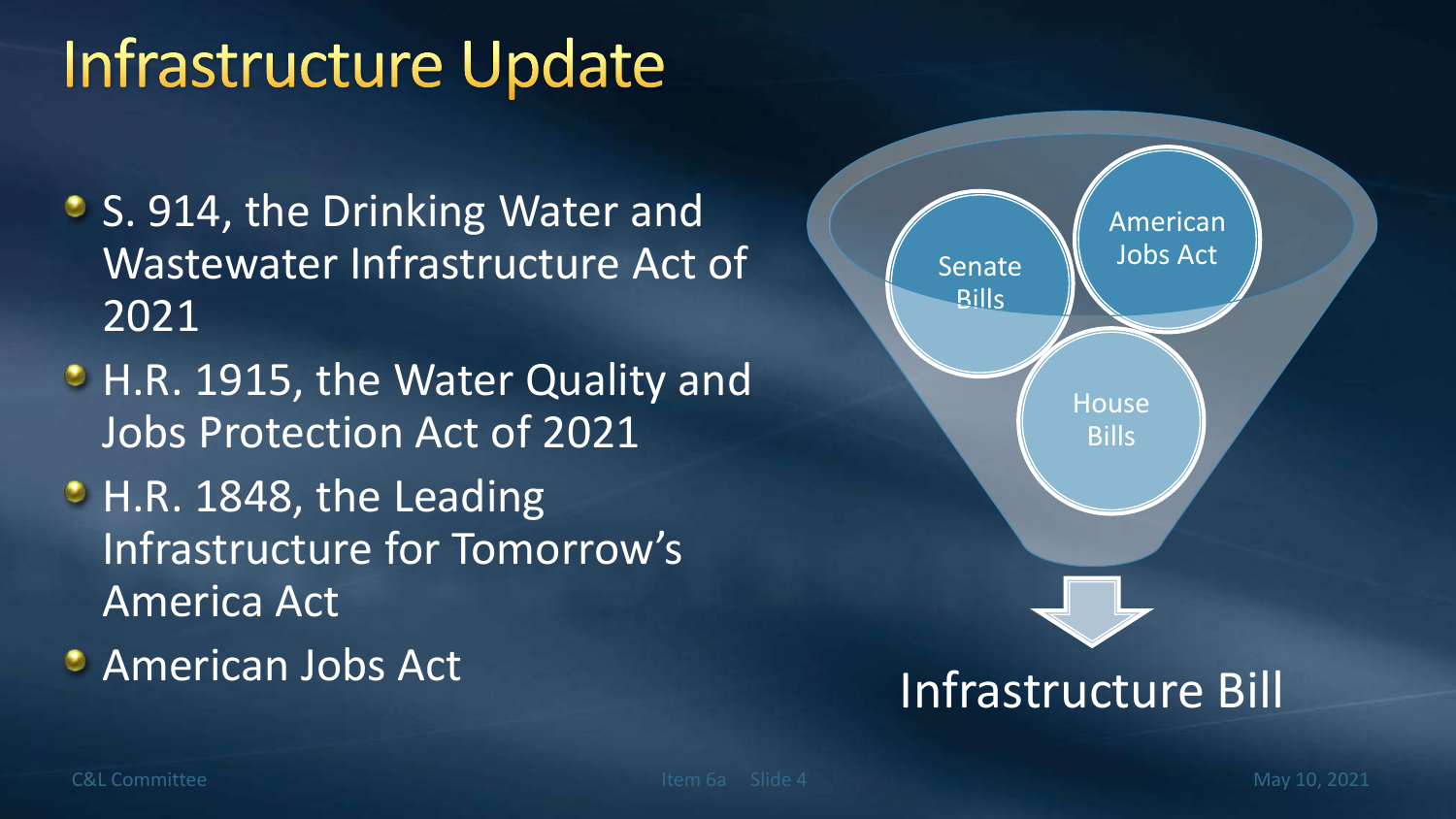## **Appropriations Update**



#### US EPA Administrator Regan testifying at FY 22 budget hearings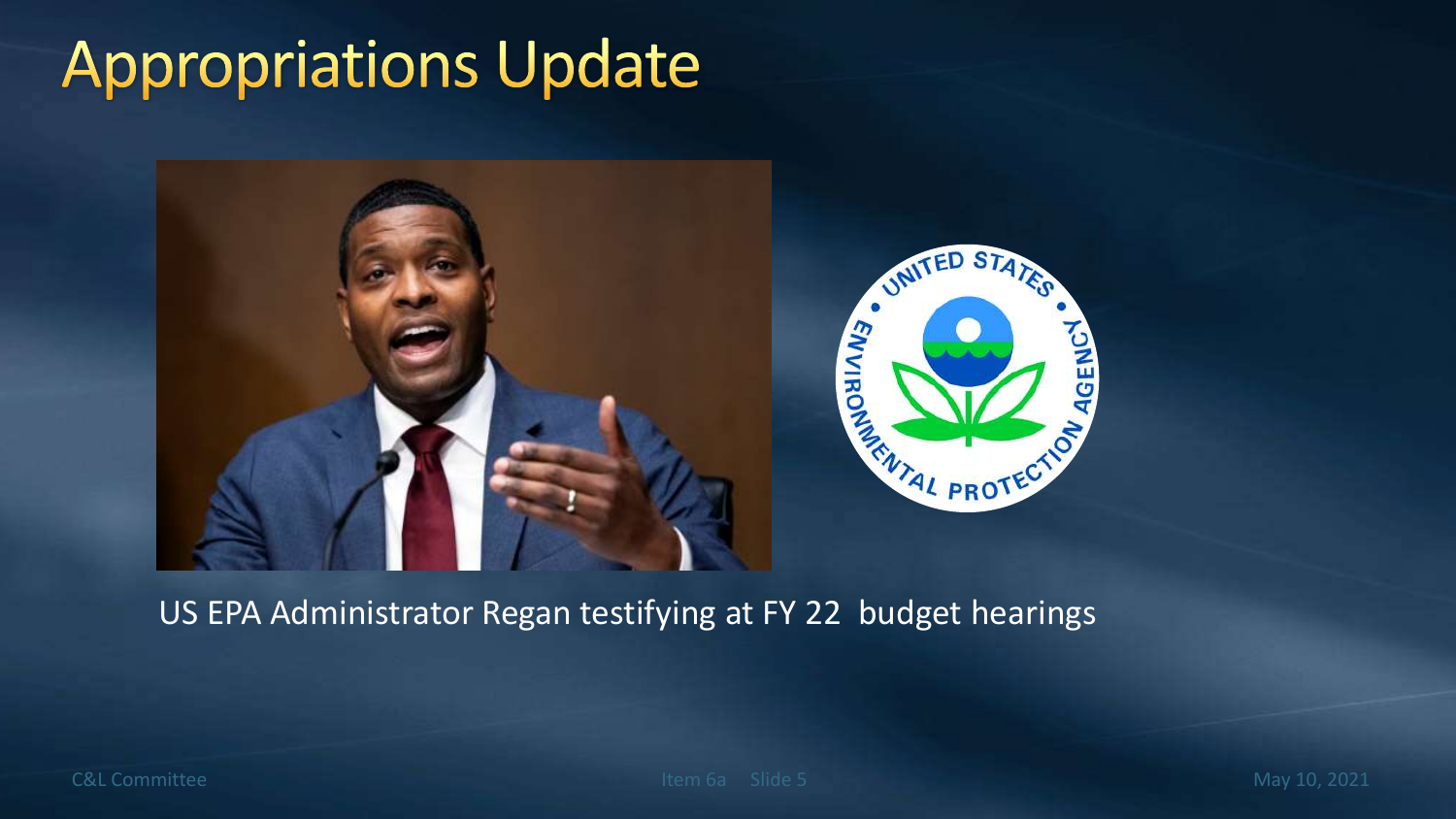# **House Transportation and Infrastructure Hearing**



### Representative Napolitano Robert Ferrante,



## Los Angles County Sanitation Districts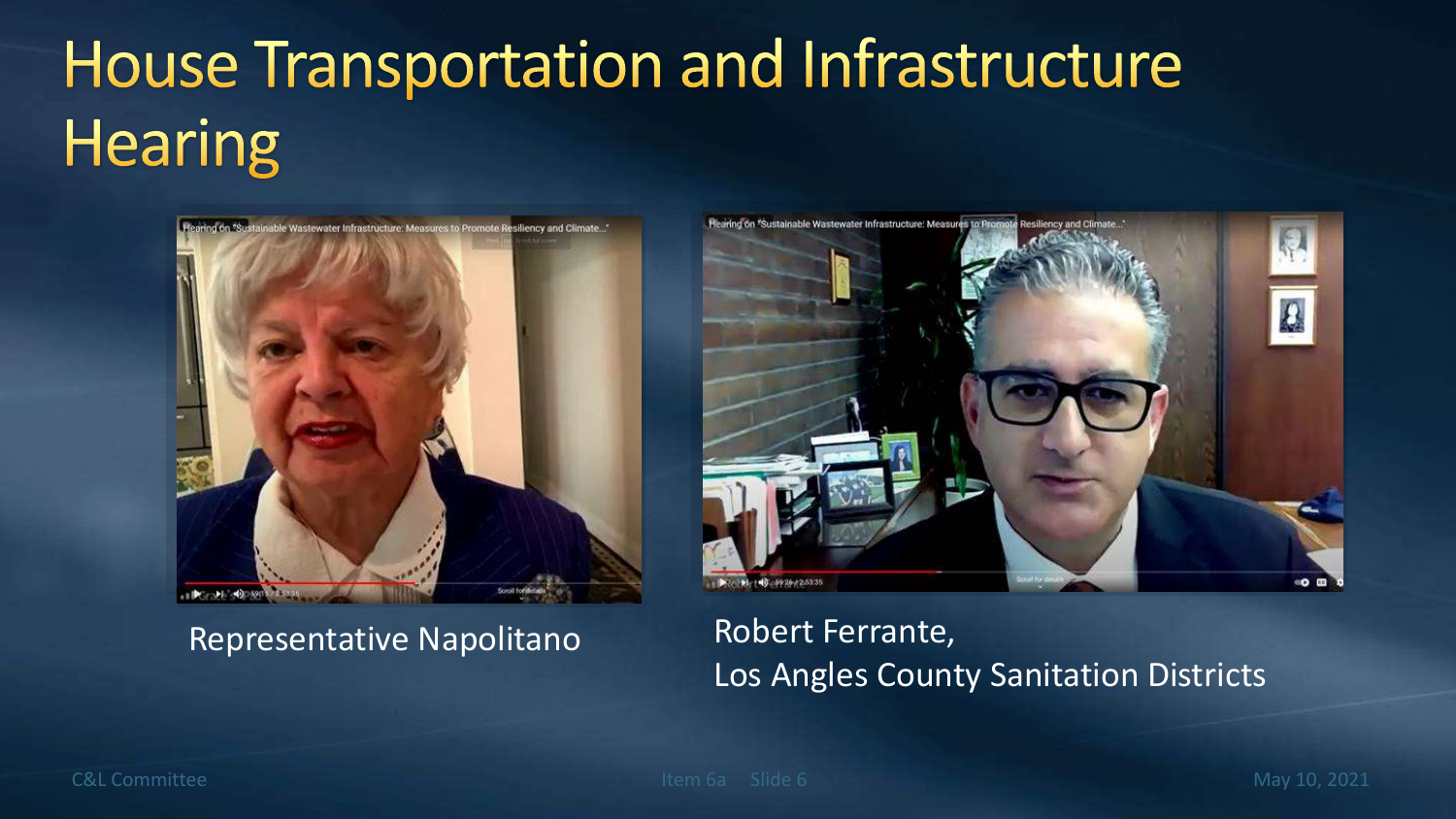### **Nominations**





**Tommy Beaudreau** Deputy Secretary U.S. Department of the Interior

**Tanya Trujillo** Assistant Secretary U.S. Department of the **Interior** 

**Radhika K. Fox** Assistant Administrator for the Office of Water U.S. Environmental Protection Agency



**Mike Conner** Assistant Secretary of the Army (Civil Works) U.S. Department of the Army